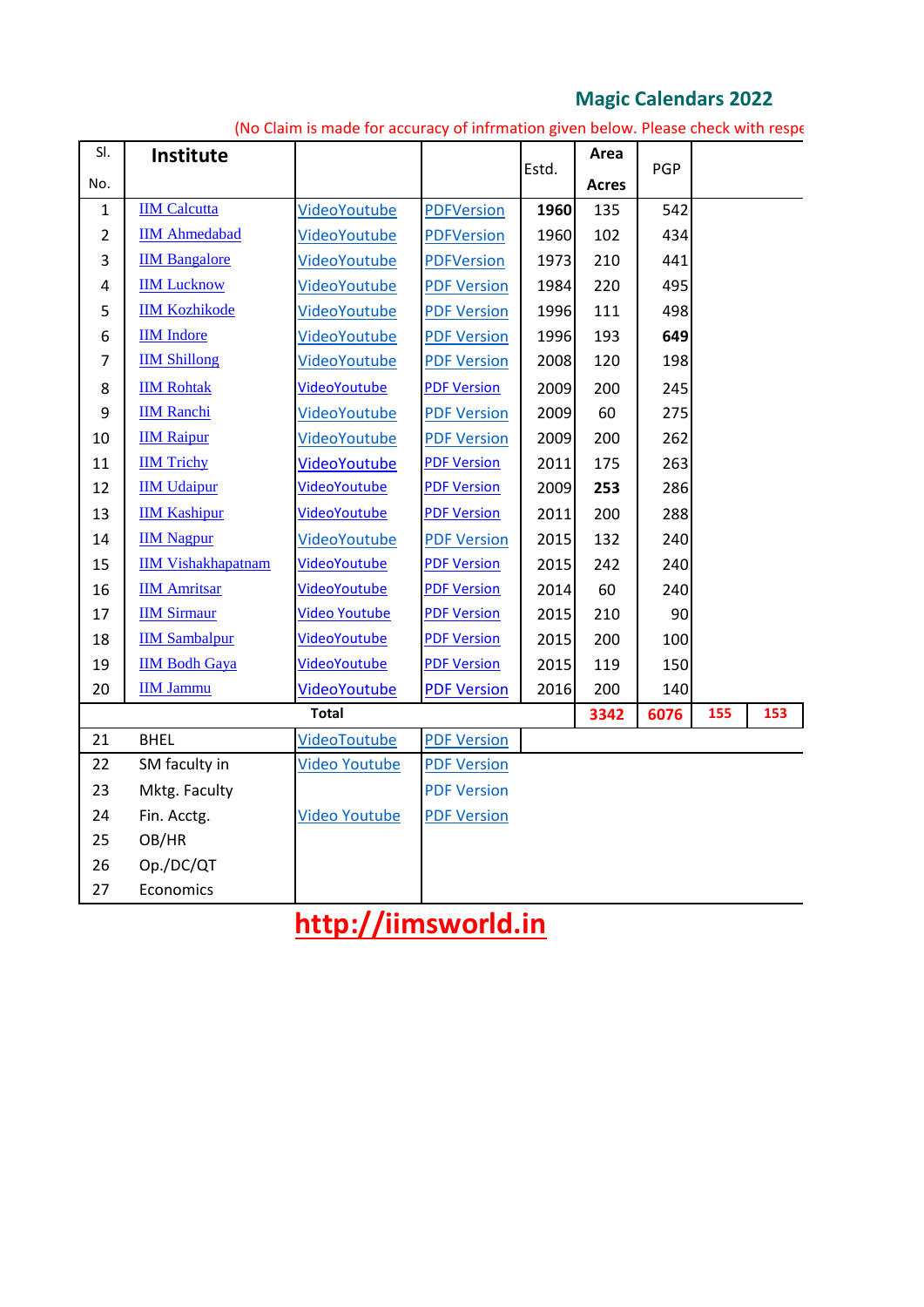| Faculty                         |      | Foreig           | Income | Total    |      |    |     |
|---------------------------------|------|------------------|--------|----------|------|----|-----|
| Total                           |      | Collab           |        | Assets   |      |    |     |
|                                 | 91   | 86               | 20,193 | 91,824   |      |    |     |
|                                 | 110  | 77               | 23,338 | 1,69,454 |      |    |     |
|                                 | 116  | 90               | 23,200 | 1,24,737 |      |    |     |
|                                 | 104  | 38               | 16225  | 97,132   |      |    |     |
|                                 | 109  | 45               | 11,731 | 69,503   |      |    |     |
|                                 | 130  | 43               | 20,344 | 85,178   |      |    |     |
|                                 | 37   | $6 \overline{6}$ | 6,180  | 50,430   |      |    |     |
|                                 | 34   | $\overline{4}$   | 5,463  | 57,330   |      |    |     |
|                                 | 54   | 13               | 6,229  | 31,902   |      |    |     |
|                                 | 36   | 24               | 4,987  | 48,442   |      |    |     |
|                                 | 32   | $\overline{9}$   | 3,101  | 50,121   |      |    |     |
|                                 | 48   | $\underline{8}$  | 5,364  | 46,321   |      |    |     |
|                                 | 42   | 14               | 6,251  | 51,273   |      |    |     |
|                                 | 30   | $\overline{5}$   | 3,039  | 20,492   |      |    |     |
|                                 | 30   | $\overline{3}$   | 4,194  | 21,955   |      |    |     |
|                                 | 28   | $\overline{1}$   | 4,345  |          |      |    |     |
|                                 | 23   | $\overline{2}$   | 3,055  | 12,748   |      |    |     |
|                                 | 18   | $\overline{9}$   | 2,834  | 13507    |      |    |     |
|                                 | 31   | 24               | 2.051  | 13,260   |      |    |     |
|                                 | 48   | 15               | 1,690  | 3940     |      |    |     |
| 146<br>118<br>278<br>101<br>188 | 1151 | 516              | 171765 | 1059549  |      |    | 175 |
|                                 |      |                  | 1718   | 10595    | 2390 | cr |     |
|                                 | 101  |                  |        |          |      |    |     |
|                                 | 155  |                  |        |          |      |    |     |
|                                 | 146  |                  |        |          |      |    |     |
|                                 | 153  |                  |        |          |      |    |     |
|                                 | 188  |                  |        |          |      |    |     |
|                                 | 118  |                  |        |          |      |    |     |

## ective institute to get uptodate information)